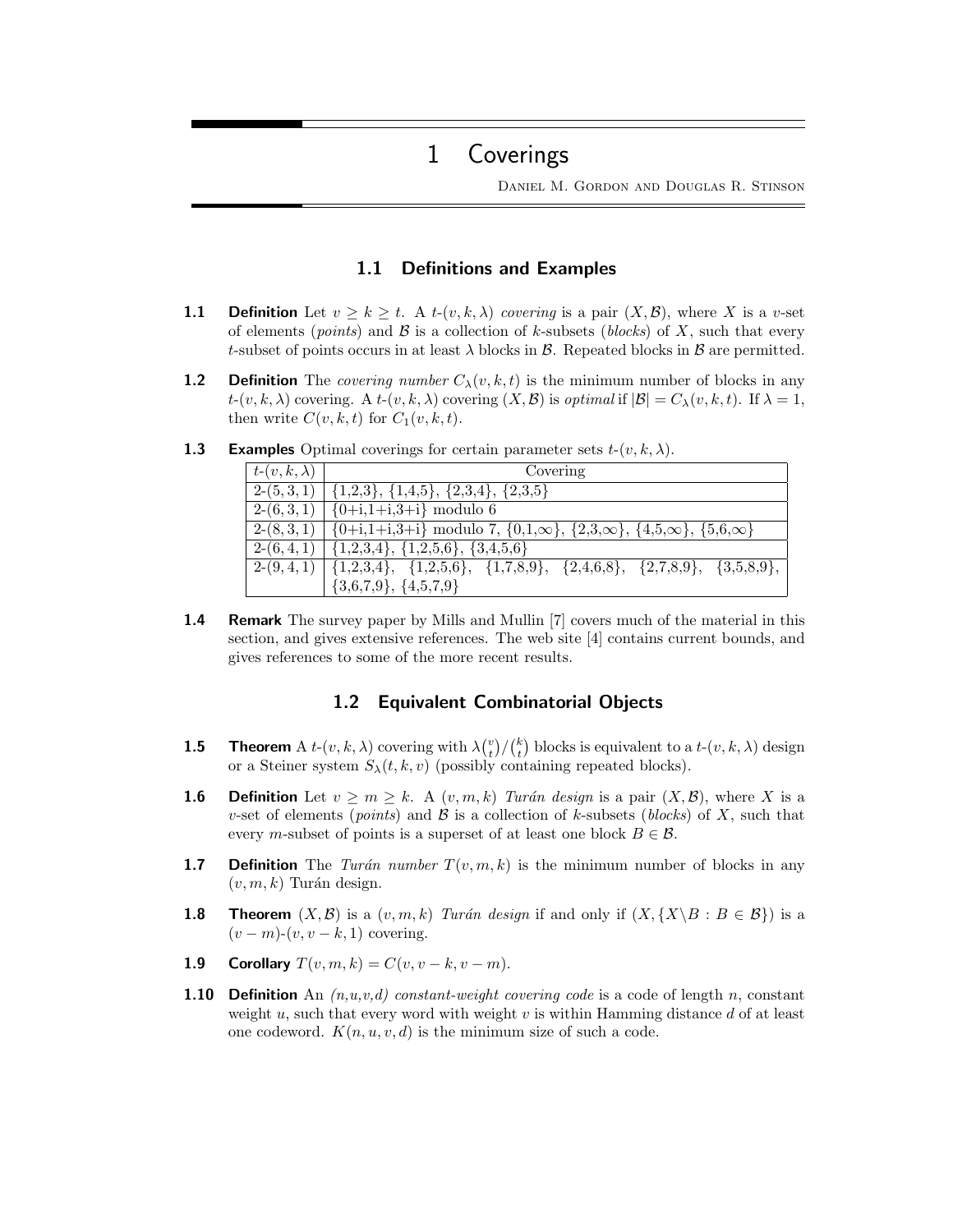- **1.11 Theorem** For  $u v \ge 0$ , a  $(n, u, v, u v)$  constant-weight covering code is a  $(n, u, v)$ covering design.
- 1.12 Corollary For  $u v \geq 0$ ,

$$
K(n, u, v, u - v) = C(n, u, v).
$$

- **1.13 Definition** An  $(n, k, p, t)$ -lottery scheme is a set of k-element subsets (blocks) of an n-set such that each  $p$ -subset intersects some block in at least  $t$  elements.
- **1.14 Theorem** A  $(v, k, t, t)$ -lottery scheme is a  $t-(v, k, 1)$  covering design.
- **1.15 Definition** A quorum system is a pair  $(X, \mathcal{A})$ , where X is a v-set of elements, and A is a collection of subsets (quorums) of X such that any two quorums in A have a nonempty intersection.
- 1.16 Remark Quorum systems are used to maintain consistency in distributed systems. Connections between quorum systems and coverings are given in [3].
- **1.17 Definition** A directed  $t (v, k, \lambda)$  covering is a pair  $(X, \mathcal{B})$ , where X is a v-set of elements, and  $\beta$  is a collection of *ordered* subsets of X such that every ordered tsubset of X occurs, in the same order, at least  $\lambda$  times.
- **1.18 Remark** A directed  $t-(v, k, \lambda)$  covering is a standard  $t-(v, k, t! \lambda)$  covering. The size of a directed  $t - (v, k, \lambda)$  covering is denoted  $DC_{\lambda}(v, k, t)$ . See [1] for recent results on these numbers.

#### 1.3 Lower Bounds

**1.19** Theorem (Schönheim bound)  $C_{\lambda}(v, k, t) \geq [v C_{\lambda}(v - 1, k - 1, t - 1)/k]$ . Iterating this bound yields  $C_{\lambda}(v, k, t) \ge L_{\lambda}(v, k, t)$ , where

$$
L_{\lambda}(v,k,t) = \left\lceil \frac{v}{k} \left\lceil \frac{v-1}{k-1} \dots \left\lceil \frac{\lambda(v-t+1)}{k-t+1} \right\rceil \right\rceil \right\rceil.
$$

Write  $L(v, k, t)$  for  $L_1(v, k, t)$ .

- **1.20 Theorem** (Hanani) If  $\lambda(v-1) \equiv 0 \pmod{k-1}$  and  $\lambda v(v-1) \equiv 1 \pmod{k}$ , then  $C_{\lambda}(v, k, 2) > L_{\lambda}(v, k, 2) + 1.$
- **1.21 Remark** Let  $B_{\lambda}(v, k, t)$  be the lower bound implied by Theorems 1.19 and 1.20, which is either  $L_\lambda(v, k, t)$  or  $L_\lambda(v, k, t) + 1$ . Write  $B(v, k, t)$  for  $B_1(v, k, t)$ .
- **1.22 Theorem** (Caro and Yuster [2]) For any k there is a  $v_0 = v_0(k)$  such that  $C(v, k, 2) =$  $B(v, k, 2)$  for all  $v > v_0$ .
- **1.23** Table Aside from the Schönheim bound, most lower bound results in the literature are for individual covering numbers, and typically require analysis of many cases or extensive computer searches. This table gives some recent results, all for  $\lambda = 1$ . References are given in [4]. Values known to be exact are in bold.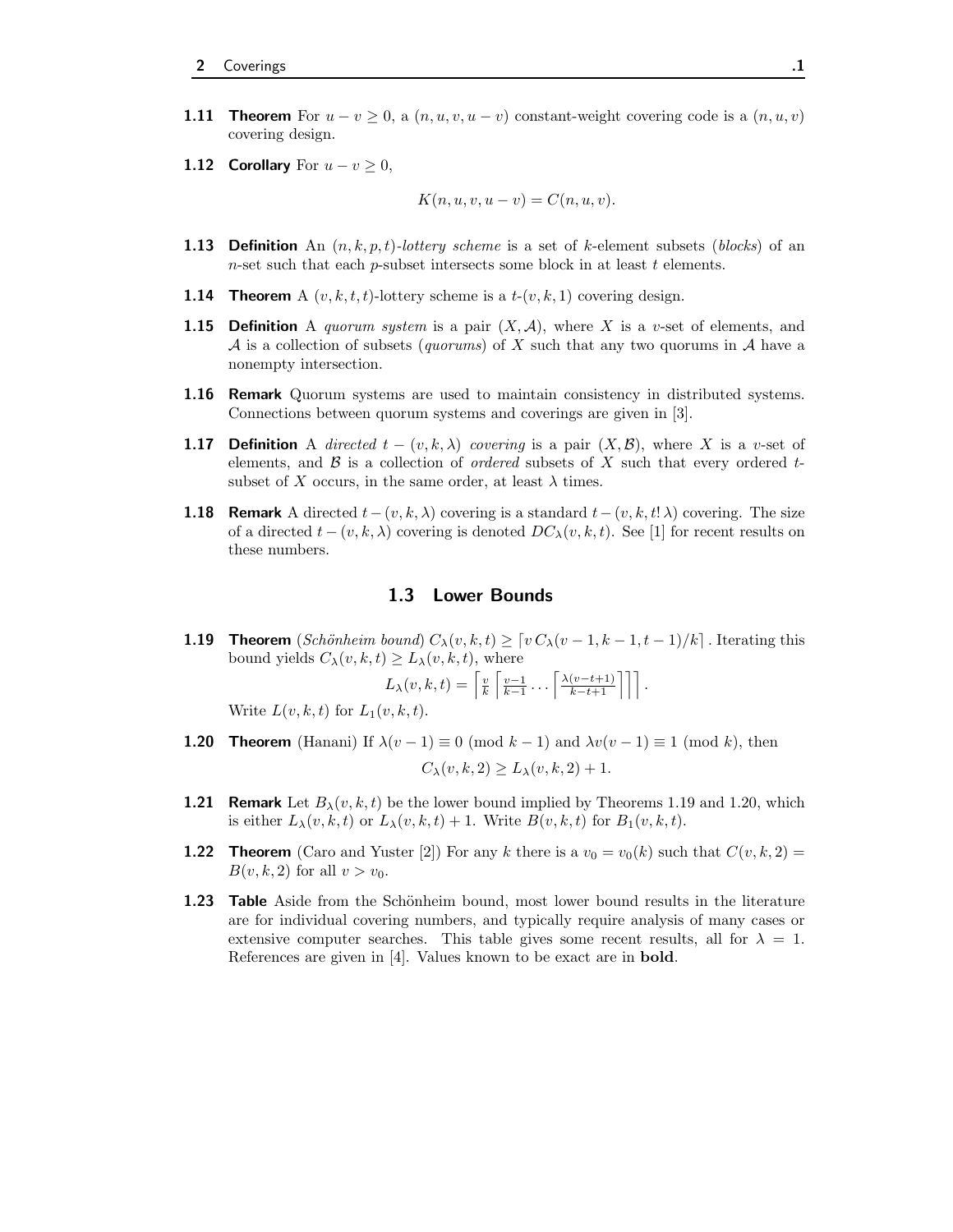| $\boldsymbol{v}$ | $\kappa$ | t              | lower bound | $\boldsymbol{\eta}$ | $\kappa$ |   | lower bound | $\eta$ | $\kappa$ | t | lower bound |
|------------------|----------|----------------|-------------|---------------------|----------|---|-------------|--------|----------|---|-------------|
| 19               | 6        | $\overline{2}$ | 15          | 19                  | 13       | 4 | 11          | 15     | 11       | 6 | 21          |
| 28               | 9        | $\overline{2}$ | 14          | 11                  | 6        | 5 | 96          | 16     | 12       | 6 | 19          |
| 41               | 13       | $\overline{2}$ | 14          |                     |          | 5 | 33          | 17     | 13       | 6 | 17          |
| 14               | 7        | 3              | 15          | 13                  | 9        | 5 | 19          | 21     | 16       | 6 | 17          |
| 13               | 8        | 3              | 10          | 16                  | 12       | 5 | 12          | 12     | 8        | 7 | 126         |
| 15               | 9        | 3              | 10          | 18                  | 13       | 5 | 15          | 13     | 10       | 7 | 30          |
| 17               | 10       | 3              | 11          | 19                  | 14       | 5 | 14          | 18     | 14       | 7 | 24          |
| 10               | 5        | 4              | 51          | 21                  | 16       | 5 | 12          | 13     | 9        | 8 | 185         |
| 16               | 11       | 4              | 12          |                     |          | 6 | 84          | 14     | 11       | 8 | 40          |
| 18               | 12       | 4              | 12          | 12                  |          | 6 | 165         | 20     | 16       | 8 | 26          |

#### 1.4 Determination of Covering Numbers

**1.24 Theorem**  $C_{\lambda}(v, 3, 2) = B_{\lambda}(v, 3, 2)$ .

**1.25 Theorem**  $C(v, 4, 2) = L(v, 4, 2) + \epsilon$ , where

 $\epsilon =$  $\sqrt{ }$ Į  $\mathcal{L}$ 1 if  $v = 7, 9$  or 10 2 if  $v = 19$ 0 otherwise.

- **1.26 Theorem** If  $\lambda > 1$ , then  $C_{\lambda}(v, 4, 2) = L_{\lambda}(v, 4, 2)$ .
- **1.27 Theorem**  $C(v, 4, 3) = L(v, 4, 3)$  except for  $v = 7$  and possible exceptions of  $v = 12k+7$ with  $k \in \{1, 2, 3, 4, 5, 7, 8, 9, 10, 11, 12, 16, 21, 23, 25, 29\}.$
- **1.28 Theorem**  $C(v, 5, 2) = B(v, 5, 2)$  except possibly when
	- 1.  $v = 15$ , 2.  $v \equiv 0 \pmod{4}$ ,  $v \le 280$
	-
	- 3.  $v \equiv 9 \pmod{20}$ ,  $v \leq 429$ ,
	- 4.  $v \equiv 17 \pmod{20}$ ,  $v \leq 377$ ,
	- 5.  $v \equiv 13 \pmod{20}$ ,  $v \in \{13, 53, 73\}$ .
- **1.29 Theorem** For  $\lambda > 1$ ,  $C_{\lambda}(v, 5, 2) = B_{\lambda}(v, 5, 2)$ , except possibly when
	- 1.  $\lambda = 2$  and  $v \in \{9, 13, 15, 53, 63, 73, 83\},\$
	- 2.  $\lambda \equiv 13 \pmod{20}$  and  $v = 44$ ,
	- 3.  $\lambda = 17$  and  $v = 44$ .
- **1.30 Remark** Theorem 1.29 is a very recent result of Bluskov and Greig. The only cases with  $\lambda > 1$  where  $C_{\lambda}(v, 5, 2)$  is known to be greater than  $B_{\lambda}(v, 5, 2)$  is when  $\lambda = 2$ and  $v \in \{9, 13, 15\}.$
- **1.31 Theorem** The values  $C(v, k, 2)$  are known in the following cases:
	- 1.  $C(v, k, 2) = 3$  for  $1 < v/k < 3/2$ ;
	- 2.  $C(v, k, 2) = 4$  for  $3/2 < v/k \le 5/3$ ;
	- 3.  $C(v, k, 2) = 5$  for  $5/3 < v/k \le 9/5$ ;
	- 4.  $C(v, k, 2) = 6$  for  $9/5 < v/k \le 2$ ;
	- 5.  $C(v, k, 2) = 7$  for  $2 < v/k \le 7/3$ , except when  $3v = 7k 1$ ;
	- 6.  $C(v, k, 2) = 8$  for  $7/3 < v/k \le 12/5$ , except when  $12k 5v = 0, 1$  and  $v k$  is odd;
	- 7.  $C(v, k, 2) = 9$  for  $12/5 < v/k \le 5/2$ , except when  $2v = 5k$  and  $v k$  is odd;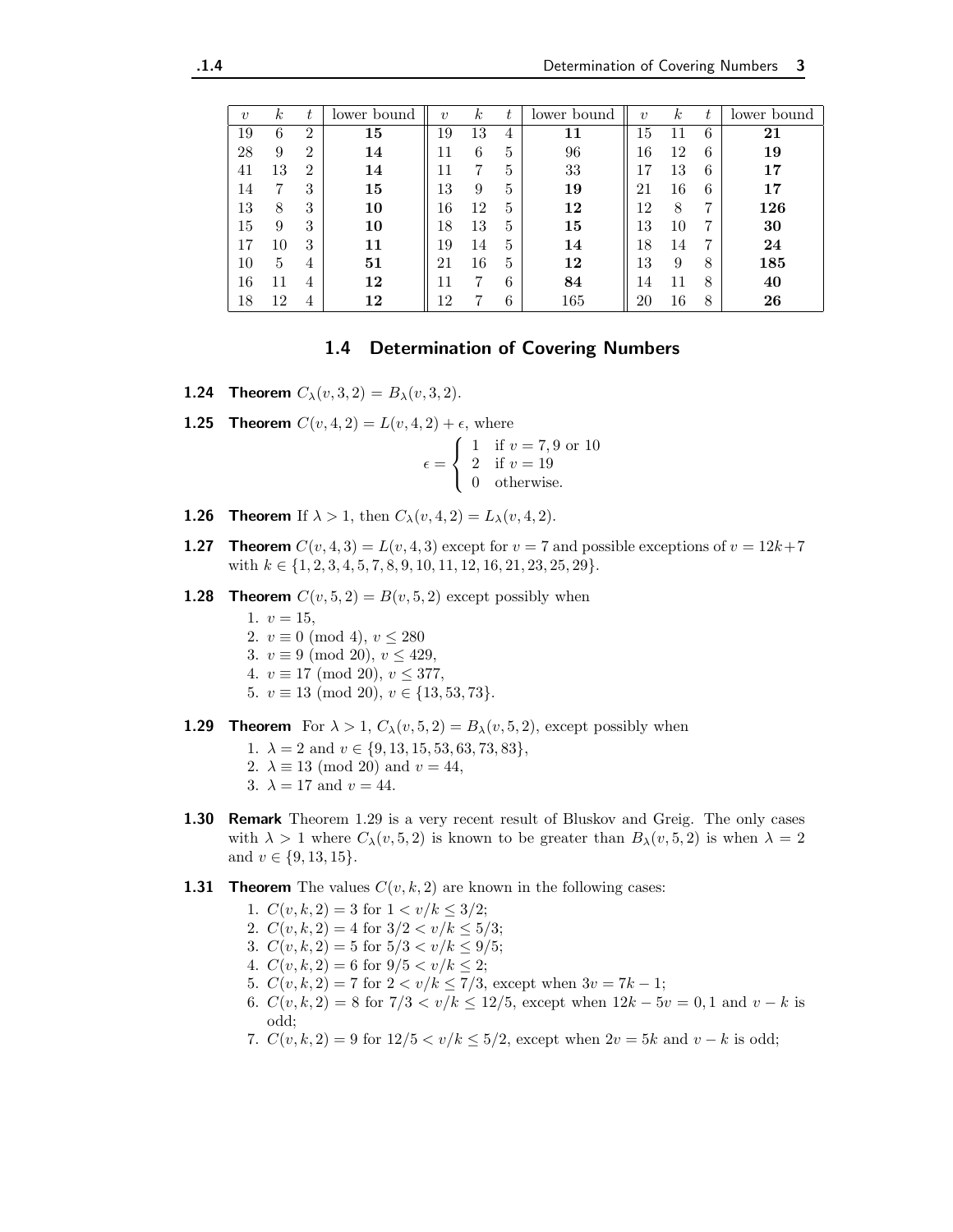- 8.  $C(v, k, 2) = 10$  for  $5/2 < v/k \le 8/3$ , except when  $8k 3v \in \{0, 1\}$ ,  $v k$  is odd, and  $k > 2$ ;
- 9.  $C(v, k, 2) = 11$  for  $8/3 < v/k \le 14/5$ , except when  $14k 5v \in \{0, 1\}$ ,  $v k$  is odd, and  $k > 4$ ;
- 10.  $C(v, k, 2) = 12$  for  $14/5 < v/k \le 3$ , except when  $v = 3k, k \neq 0 \pmod{3}$ , and  $k \not\equiv 0 \pmod{4}$ .
- 11.  $C(v, k, 2) = 13$  for  $3 < v/k \le 13/4$ , except for
	- (a)  $C(13r+2, 4r+1, 2) = 14, r \ge 2$ ,
	- (b)  $C(13r+3, 4r+1, 2) = 14, r \ge 2$ ,
	- (c)  $C(13r+6, 4r+2, 2) = 14, r \ge 2$ ,
	- (d)  $C(19, 6, 2) = 15$ ,
	- (e)  $C(16, 5, 2) = 15$ .
- 1.32 Remark The exceptional cases are all known, and one block larger. The result on 13 blocks is recent, and due to Greig, Li, and van Rees.
- **1.33 Table** Upper bounds on  $C(v, k, 2)$  for  $v \le 32$  and  $k \le 16$ . Values known to be exact are in bold. All other values are one more than the lower bound.

|                              |                         |                  |                |                         |                  |                         | $t=2$                   |                         |                         |                         |                         |                         |                         |                 |
|------------------------------|-------------------------|------------------|----------------|-------------------------|------------------|-------------------------|-------------------------|-------------------------|-------------------------|-------------------------|-------------------------|-------------------------|-------------------------|-----------------|
| $\overline{k}$<br>$\upsilon$ | $\overline{3}$          | $\overline{4}$   | $\overline{5}$ | $\overline{6}$          | $\overline{7}$   | $\overline{8}$          | $\overline{9}$          | $\overline{10}$         | $\overline{11}$         | $\overline{12}$         | $\overline{13}$         | $\overline{14}$         | $\overline{15}$         | $\overline{16}$ |
| $\overline{3}$               | $\mathbf{1}$            |                  |                |                         |                  |                         |                         |                         |                         |                         |                         |                         |                         |                 |
| $\overline{4}$               | 3                       | 1                |                |                         |                  |                         |                         |                         |                         |                         |                         |                         |                         |                 |
| $\overline{5}$               | $\overline{\mathbf{4}}$ | 3                | 1              |                         |                  |                         |                         |                         |                         |                         |                         |                         |                         |                 |
| $\overline{6}$               | 6                       | 3                | 3              | $\mathbf{1}$            |                  |                         |                         |                         |                         |                         |                         |                         |                         |                 |
| $\overline{7}$               | 7                       | $\overline{5}$   | 3              | 3                       | $\mathbf 1$      |                         |                         |                         |                         |                         |                         |                         |                         |                 |
| 8                            | 11                      | 6                | 4              | $\bf{3}$                | 3                | 1                       |                         |                         |                         |                         |                         |                         |                         |                 |
| 9                            | 12                      | 8                | 5              | 3                       | 3                | 3                       | $\mathbf{1}$            |                         |                         |                         |                         |                         |                         |                 |
| 10                           | 17                      | $\boldsymbol{9}$ | 6              | $\overline{\mathbf{4}}$ | 3                | 3                       | 3                       | 1                       |                         |                         |                         |                         |                         |                 |
| 11                           | 19                      | 11               | 7              | $\bf{6}$                | 4                | 3                       | 3                       | 3                       | 1                       |                         |                         |                         |                         |                 |
| 12                           | 24                      | 12               | 9              | $\bf{6}$                | 5                | 3                       | 3                       | 3                       | 3                       | $\mathbf{1}$            |                         |                         |                         |                 |
| 13                           | 26                      | 13               | 10             | 7                       | 6                | $\overline{\mathbf{4}}$ | $\bf{3}$                | 3                       | 3                       | 3                       | $\mathbf{1}$            |                         |                         |                 |
| 14                           | 33                      | 18               | 12             | 7                       | 6                | $\bf{5}$                | $\overline{\mathbf{4}}$ | $\bf{3}$                | $\bf{3}$                | 3                       | 3                       | 1                       |                         |                 |
| 15                           | 35                      | 19               | 13             | 10                      | 7                | $\boldsymbol{6}$        | $\overline{\mathbf{4}}$ | $\bf{3}$                | 3                       | 3                       | 3                       | 3                       | $\mathbf{1}$            |                 |
| 16                           | 43                      | 20               | 15             | 10                      | 8                | 6                       | 5                       | $\overline{\mathbf{4}}$ | 3                       | 3                       | 3                       | 3                       | 3                       | 1               |
| 17                           | 46                      | 26               | 16             | 12                      | $\boldsymbol{9}$ | $\overline{7}$          | $\bf{6}$                | $\overline{5}$          | $\boldsymbol{4}$        | 3                       | 3                       | 3                       | 3                       | $\bf{3}$        |
| 18                           | 54                      | 27               | 18             | 12                      | 10               | 7                       | $\bf{6}$                | $\overline{5}$          | $\overline{\mathbf{4}}$ | 3                       | 3                       | 3                       | 3                       | $\bf{3}$        |
| 19                           | 57                      | 31               | 19             | 15                      | 11               | 9                       | 7                       | $\bf{6}$                | $\overline{5}$          | $\overline{\mathbf{4}}$ | 3                       | 3                       | 3                       | $\bf{3}$        |
| 20                           | 67                      | 35               | 21             | 16                      | 12               | 9                       | 7                       | $\bf{6}$                | 6                       | $\boldsymbol{4}$        | $\boldsymbol{4}$        | 3                       | 3                       | $\bf{3}$        |
| 21                           | 70                      | 37               | 21             | 17                      | 13               | 11                      | 7                       | 7                       | $\bf{6}$                | $\overline{5}$          | $\overline{\mathbf{4}}$ | 3                       | 3                       | 3               |
| 22                           | 81                      | 39               | 27             | 19                      | 13               | 11                      | $\boldsymbol{9}$        | 7                       | 6                       | $\bf{6}$                | $\overline{5}$          | $\overline{\mathbf{4}}$ | 3                       | $\bf{3}$        |
| 23                           | 85                      | 46               | 28             | 21                      | 16               | 12                      | 10                      | 8                       | 7                       | $\bf{6}$                | $\overline{5}$          | $\boldsymbol{4}$        | $\boldsymbol{4}$        | $\bf{3}$        |
| 24                           | 96                      | 48               | 30             | 22                      | 17               | 12                      | 11                      | 8                       | 7                       | $\bf{6}$                | $\bf{6}$                | $\overline{5}$          | $\overline{\mathbf{4}}$ | 3               |
| 25                           | 100                     | 50               | 30             | 23                      | 18               | 13                      | 11                      | 10                      | 7                       | 7                       | 6                       | 5                       | $\bf{4}$                | $\bf{4}$        |
| 26                           | 113                     | 59               | 37             | 24                      | 19               | 13                      | 12                      | 10                      | 8                       | 7                       | 6                       | $\bf{6}$                | $\bf{5}$                | $\bf{4}$        |
| 27                           | 117                     | 61               | 38             | 27                      | 20               | 17                      | 12                      | 11                      | 9                       | 7                       | $\overline{7}$          | $\bf{6}$                | $\bf{5}$                | $\bf{5}$        |
| 28                           | 131                     | 63               | 40             | 28                      | 22               | 17                      | 14                      | 11                      | 10                      | 7                       | $\overline{7}$          | $\bf{6}$                | 6                       | $\bf{5}$        |
| 29                           | 136                     | 73               | 43             | 30                      | 23               | 18                      | 14                      | 12                      | 10                      | 9                       | $\overline{7}$          | 7                       | 6                       | 6               |
| 30                           | 150                     | 75               | 48             | 31                      | 25               | 19                      | 15                      | 13                      | 11                      | 9                       | 8                       | 7                       | $\bf{6}$                | $\bf{6}$        |
| 31                           | 155                     | 78               | 50             | 31                      | 26               | $\overline{20}$         | 17                      | 13                      | 12                      | 10                      | 8                       | 7                       | $\overline{7}$          | $\bf{6}$        |
| 32                           | 171                     | 88               | 52             | 38                      | 28               | $\overline{20}$         | 18                      | 14                      | 12                      | 10                      | 9                       | 7                       | 7                       | 6               |

**1.34 Theorem** (Mills) The values  $C(v, k, 3)$  are known in the following cases:

1.  $C(v, k, 3) = 4$  for  $1 < v/k \leq 4/3$ ;

2.  $C(v, k, 3) = 5$  for  $4/3 < v/k \le 7/5$ ;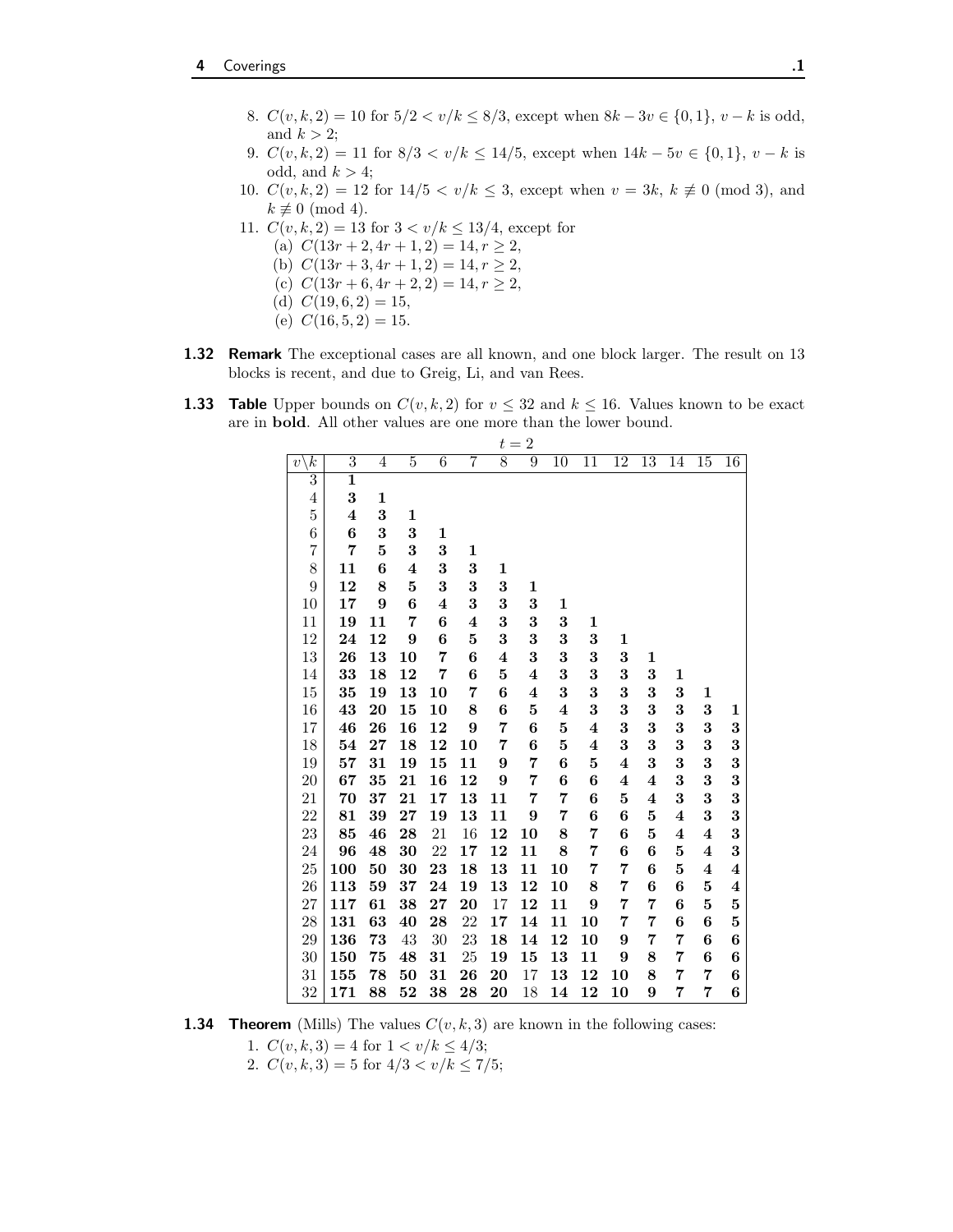- 3.  $C(v, k, 3) = 6$  for  $7/5 < v/k \le 3/2$ , except when  $2v = 3k$  and v is odd;
- 4.  $C(v, k, 3) = 7$  for  $3/2 < v/k \le 17/11$ , except when  $11v = 17k 1$ ;
- 5.  $C(v, k, 3) = 8$  for  $17/11 < v/k \le 8/5$ , except when  $5v = 8k 1$  and  $k > 7$ .
- **1.35 Table** Upper bounds on  $C(v, k, 3)$  for  $v \le 32$  and  $k \le 16$ . Values known to be exact are in bold.

|                                |                         |                  |                  |                         |                  | $t=3$            |                         |                         |                  |                         |                         |                  |                  |
|--------------------------------|-------------------------|------------------|------------------|-------------------------|------------------|------------------|-------------------------|-------------------------|------------------|-------------------------|-------------------------|------------------|------------------|
| $\overline{k}$<br>$v^{\prime}$ | $\overline{4}$          | $\overline{5}$   | $\overline{6}$   | $\overline{7}$          | $\overline{8}$   | $\overline{9}$   | $\overline{10}$         | $\overline{11}$         | $\overline{12}$  | $\overline{13}$         | $\overline{14}$         | $\overline{15}$  | $\overline{16}$  |
| $\overline{4}$                 | $\overline{1}$          |                  |                  |                         |                  |                  |                         |                         |                  |                         |                         |                  |                  |
| $\overline{5}$                 | $\overline{\mathbf{4}}$ | $\mathbf{1}$     |                  |                         |                  |                  |                         |                         |                  |                         |                         |                  |                  |
| $\;6\;$                        | $\bf{6}$                | $\boldsymbol{4}$ | $\mathbf 1$      |                         |                  |                  |                         |                         |                  |                         |                         |                  |                  |
| $\overline{7}$                 | 12                      | $\bf{5}$         | 4                | $\mathbf{1}$            |                  |                  |                         |                         |                  |                         |                         |                  |                  |
| 8                              | 14                      | 8                | $\boldsymbol{4}$ | $\boldsymbol{4}$        | 1                |                  |                         |                         |                  |                         |                         |                  |                  |
| 9                              | 25                      | 12               | 7                | $\overline{\mathbf{4}}$ | $\boldsymbol{4}$ | 1                |                         |                         |                  |                         |                         |                  |                  |
| 10                             | 30                      | 17               | 10               | $\bf{6}$                | $\boldsymbol{4}$ | $\boldsymbol{4}$ | 1                       |                         |                  |                         |                         |                  |                  |
| 11                             | 47                      | 20               | 11               | 8                       | 5                | $\boldsymbol{4}$ | $\overline{\mathbf{4}}$ | $\mathbf{1}$            |                  |                         |                         |                  |                  |
| 12                             | 57                      | 29               | 15               | 11                      | $\boldsymbol{6}$ | $\boldsymbol{4}$ | $\boldsymbol{4}$        | $\overline{\mathbf{4}}$ | 1                |                         |                         |                  |                  |
| 13                             | 78                      | 34               | 21               | 13                      | 10               | $\boldsymbol{6}$ | $\boldsymbol{4}$        | $\boldsymbol{4}$        | 4                | $\mathbf{1}$            |                         |                  |                  |
| 14                             | 91                      | 43               | 25               | 15                      | 11               | 8                | $\bf{5}$                | $\boldsymbol{4}$        | 4                | 4                       | 1                       |                  |                  |
| 15                             | 124                     | 56               | 31               | 15                      | 13               | 10               | $\overline{7}$          | $\bf{5}$                | $\boldsymbol{4}$ | $\overline{\mathbf{4}}$ | $\boldsymbol{4}$        | $\mathbf{1}$     |                  |
| 16                             | 140                     | 65               | $38\,$           | 24                      | 14               | 11               | 8                       | $\bf{6}$                | $\boldsymbol{4}$ | $\overline{\mathbf{4}}$ | $\overline{\mathbf{4}}$ | $\boldsymbol{4}$ | 1                |
| 17                             | 183                     | 68               | 44               | 27                      | 18               | 13               | 11                      | 7                       | 6                | $\boldsymbol{4}$        | $\boldsymbol{4}$        | $\boldsymbol{4}$ | $\boldsymbol{4}$ |
| 18                             | 207                     | 94               | 48               | $33\,$                  | 21               | 16               | 12                      | 10                      | 6                | $\overline{5}$          | 4                       | $\boldsymbol{4}$ | $\boldsymbol{4}$ |
| 19                             | 258                     | 108              | 62               | 35                      | 27               | 17               | 14                      | 11                      | 9                | 6                       | $\bf{5}$                | $\boldsymbol{4}$ | $\boldsymbol{4}$ |
| 20                             | 285                     | 133              | $71\,$           | 45                      | 28               | 21               | 15                      | 12                      | 10               | 8                       | $\bf{6}$                | $\boldsymbol{4}$ | $\boldsymbol{4}$ |
| 21                             | 352                     | 151              | 77               | 49                      | 35               | 24               | 18                      | 14                      | 11               | 9                       | 7                       | 5                | $\boldsymbol{4}$ |
| 22                             | 385                     | 172              | ${\bf 77}$       | 59                      | 38               | 29               | 19                      | 15                      | 11               | 11                      | 8                       | $\bf{6}$         | ${\bf 5}$        |
| 23                             | 466                     | 187              | 104              | 67                      | 40               | 32               | 24                      | 15                      | 14               | 11                      | 10                      | 7                | $\boldsymbol{6}$ |
| 24                             | 510                     | 231              | 116              | 78                      | 50               | 35               | 24                      | 20                      | 14               | 13                      | 11                      | 8                | $\bf 6$          |
| 25                             | 600                     | 256              | 130              | 83                      | 57               | 38               | 30                      | 23                      | 17               | 14                      | 12                      | 10               | 8                |
| 26                             | 650                     | 260              | 130              | 94                      | 65               | 39               | 33                      | 26                      | 18               | 15                      | 13                      | 11               | $\boldsymbol{9}$ |
| 27                             | 763                     | 319              | 167              | 105                     | 74               | 39               | 36                      | 27                      | $22\,$           | 15                      | 14                      | 11               | 11               |
| 28                             | 819                     | 362              | 188              | 124                     | 79               | 56               | 36                      | 32                      | 24               | 19                      | 15                      | 13               | 11               |
| 29                             | 950                     | 418              | 221              | 134                     | 91               | 59               | 42                      | 33                      | 27               | 21                      | 15                      | 14               | 12               |
| 30                             | 1020                    | 462              | $225\,$          | 142                     | 97               | 66               | 46                      | $37\,$                  | $30\,$           | 24                      | 15                      | 15               | $13\,$           |
| 31                             | 1165                    | 517              | 273              | $153\,$                 | 105              | 74               | 48                      | $39\,$                  | 32               | 26                      | 21                      | $15\,$           | 14               |
| 32                             | 1240                    | 579              | 300              | 169                     | 106              | 78               | 60                      | 40                      | 32               | 29                      | 23                      | 18               | 14               |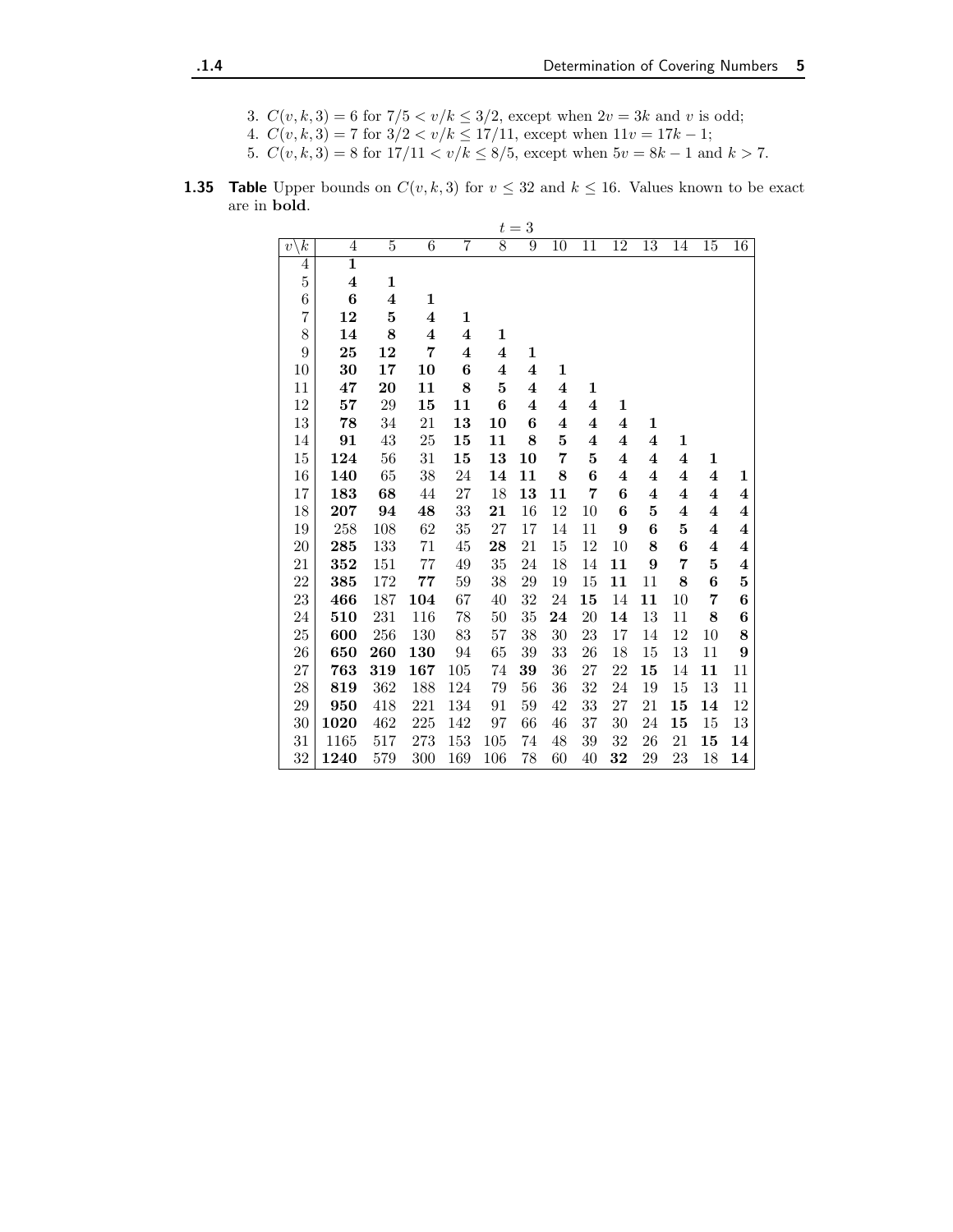|                                  |                         |                |         |          | $t=4$          |                  |                  |                 |                 |                 |                 |                 |
|----------------------------------|-------------------------|----------------|---------|----------|----------------|------------------|------------------|-----------------|-----------------|-----------------|-----------------|-----------------|
| $\overline{k}$<br>$\overline{v}$ | $\overline{5}$          | $\overline{6}$ | 7       | 8        | $\overline{9}$ | $\overline{10}$  | 11               | $\overline{12}$ | $\overline{13}$ | $\overline{14}$ | $\overline{15}$ | $\overline{16}$ |
| $\overline{5}$                   | $\overline{\mathbf{1}}$ |                |         |          |                |                  |                  |                 |                 |                 |                 |                 |
| 6                                | $\bf{5}$                | $\mathbf 1$    |         |          |                |                  |                  |                 |                 |                 |                 |                 |
| 7                                | 9                       | $\bf{5}$       | 1       |          |                |                  |                  |                 |                 |                 |                 |                 |
| 8                                | 20                      | 7              | 5       | 1        |                |                  |                  |                 |                 |                 |                 |                 |
| 9                                | 30                      | 12             | 6       | $\bf{5}$ | 1              |                  |                  |                 |                 |                 |                 |                 |
| 10                               | 51                      | 20             | 10      | $\bf{5}$ | $\bf{5}$       | 1                |                  |                 |                 |                 |                 |                 |
| 11                               | 66                      | 32             | 17      | 9        | 5              | $\bf{5}$         | 1                |                 |                 |                 |                 |                 |
| 12                               | 113                     | 41             | 24      | 12       | $\bf 8$        | $\bf{5}$         | $\bf{5}$         | 1               |                 |                 |                 |                 |
| 13                               | 157                     | 66             | 30      | 18       | 10             | 7                | $\bf{5}$         | 5               | 1               |                 |                 |                 |
| 14                               | 230                     | 80             | $44\,$  | 24       | 16             | $\boldsymbol{9}$ | $\boldsymbol{6}$ | $\bf{5}$        | $\bf{5}$        | $\mathbf{1}$    |                 |                 |
| $15\,$                           | 295                     | 117            | $57\,$  | 30       | 20             | 14               | 8                | $\bf{5}$        | $\bf{5}$        | $\bf{5}$        | 1               |                 |
| 16                               | 405                     | 152            | $76\,$  | 30       | 26             | 18               | 12               | $\overline{7}$  | $\overline{5}$  | $\bf{5}$        | $\bf{5}$        | 1               |
| 17                               | 491                     | 188            | 99      | 53       | 28             | 23               | 15               | 10              | 7               | $\mathbf{5}$    | $\bf{5}$        | 5               |
| $18\,$                           | 664                     | 236            | 126     | 66       | 38             | $26\,$           | 19               | 12              | 9               | 6               | $\bf{5}$        | $\bf{5}$        |
| 19                               | 846                     | 325            | 152     | 84       | 48             | 32               | 23               | 17              | 11              | 9               | 6               | $\overline{5}$  |
| 20                               | 1083                    | 386            | 202     | 93       | $63\,$         | $36\,$           | 28               | 20              | 16              | 10              | 8               | $\bf{5}$        |
| 21                               | 1251                    | 490            | 237     | 127      | 75             | 51               | 31               | 25              | 18              | 14              | 9               | $\overline{7}$  |
| 22                               | 1573                    | 580            | $252\,$ | 157      | $\rm 97$       | 54               | 38               | 28              | 22              | 17              | 12              | 9               |
| 23                               | 1771                    | 720            | 253     | 196      | 109            | 77               | 42               | 31              | 25              | 20              | 15              | 11              |
| 24                               | 2237                    | 784            | 357     | 234      | 122            | 89               | 59               | 31              | 28              | 23              | 18              | 12              |
| 25                               | 2706                    | 992            | 440     | 263      | 168            | 98               | 70               | 47              | 30              | 27              | 21              | 17              |
| 26                               | 3222                    | 1154           | 558     | 298      | 198            | 119              | $82\,$           | $55\,$          | 37              | 28              | 24              | 18              |
| $27\,$                           | 3775                    | 1170           | 670     | 350      | 216            | 138              | 99               | 65              | 42              | 31              | 27              | 22              |
| 28                               | 4501                    | 1489           | 817     | 428      | 267            | 160              | 109              | 79              | $55\,$          | 31              | 29              | 24              |
| 29                               | 5229                    | 1803           | 956     | 512      | 314            | 198              | 119              | 94              | 68              | 43              | 31              | $\sqrt{28}$     |
| 30                               | 5956                    | 2220           | 1102    | 560      | 366            | 231              | 144              | 102             | 74              | 50              | 31              | 29              |
| 31                               | 6595                    | 2627           | 1176    | 617      | 435            | 278              | 165              | 115             | 80              | 63              | 31              | $30\,$          |
| 32                               | 7703                    | 3119           | 1440    | 620      | 479            | 323              | 184              | 132             | 101             | 67              | 52              | 30              |

**1.36 Table** Upper bounds on  $C(v, k, 4)$  for  $v \le 32$  and  $k \le 16$ . Values known to be exact are in bold.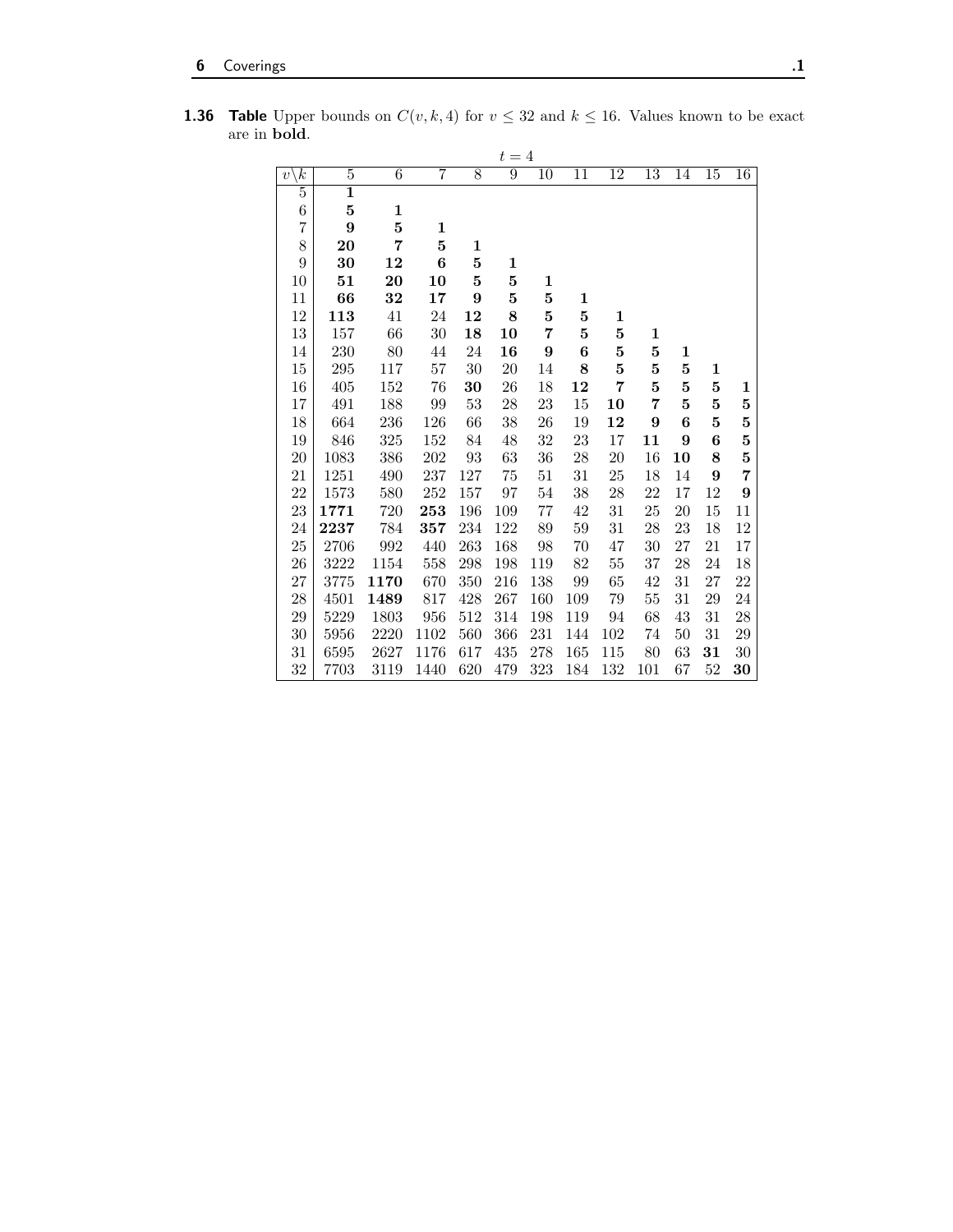| <b>1.37 Table</b> Upper bounds on $C(v, k, 5)$ for $v \le 32$ and $k \le 16$ . Values known to be exact |  |
|---------------------------------------------------------------------------------------------------------|--|
| are in <b>bold</b> .                                                                                    |  |

|                                |                         |              |        |              | $t=5$           |            |        |                 |              |        |                  |
|--------------------------------|-------------------------|--------------|--------|--------------|-----------------|------------|--------|-----------------|--------------|--------|------------------|
| $\boldsymbol{k}$<br>$\upsilon$ | $\overline{6}$          | 7            | 8      | 9            | $\overline{10}$ | 11         | 12     | $\overline{13}$ | 14           | $15\,$ | $\overline{16}$  |
| $\overline{6}$                 | $\overline{\mathbf{1}}$ |              |        |              |                 |            |        |                 |              |        |                  |
| $\overline{7}$                 | $\bf{6}$                | $\mathbf{1}$ |        |              |                 |            |        |                 |              |        |                  |
| $8\,$                          | 12                      | 6            | 1      |              |                 |            |        |                 |              |        |                  |
| $\boldsymbol{9}$               | 30                      | 9            | 6      | $\mathbf{1}$ |                 |            |        |                 |              |        |                  |
| 10                             | 50                      | 20           | 8      | 6            | 1               |            |        |                 |              |        |                  |
| 11                             | 100                     | 34           | 16     | 7            | 6               | 1          |        |                 |              |        |                  |
| 12                             | 132                     | $59\,$       | 26     | 12           | 6               | $\bf{6}$   | 1      |                 |              |        |                  |
| 13                             | 245                     | 78           | 42     | 19           | 11              | 6          | 6      | $\mathbf{1}$    |              |        |                  |
| 14                             | 371                     | 138          | $55\,$ | $32\,$       | 14              | ${\bf 10}$ | 6      | 6               | $\mathbf{1}$ |        |                  |
| $15\,$                         | 579                     | 189          | 89     | $42\,$       | $27\,$          | 13         | 9      | 6               | 6            | 1      |                  |
| 16                             | 808                     | 283          | 117    | 61           | 34              | 22         | 12     | 8               | $\bf{6}$     | 6      | 1                |
| 17                             | 1213                    | 405          | 178    | 79           | 48              | 30         | 17     | 11              | 7            | 6      | 6                |
| 18                             | 1547                    | 583          | 256    | 113          | 54              | $42\,$     | 24     | $15\,$          | 9            | 6      | 6                |
| 19                             | 2175                    | 706          | 356    | 149          | $83\,$          | $49\,$     | $37\,$ | 21              | 14           | 9      | $\boldsymbol{6}$ |
| 20                             | 2850                    | 1003         | 492    | 220          | 108             | 65         | 42     | 33              | 18           | 12     | 8                |
| 21                             | 3930                    | 1320         | 603    | 271          | 145             | $79\,$     | $56\,$ | $38\,$          | $28\,$       | 16     | 12               |
| 22                             | 4681                    | 1701         | 723    | 378          | 190             | 110        | 64     | $48\,$          | $34\,$       | 22     | $14\,$           |
| 23                             | 6162                    | 2044         | 757    | 489          | 263             | 131        | 85     | 56              | 44           | $30\,$ | $20\,$           |
| 24                             | 7084                    | 2710         | 759    | 615          | 297             | 204        | 86     | 67              | 49           | 38     | 24               |
| 25                             | 9321                    | 3163         | 1116   | 717          | 398             | 232        | 145    | 74              | 58           | 47     | $35\,$           |
| 26                             | 11952                   | 4151         | 1452   | 830          | 514             | 273        | 175    | 103             | 66           | $54\,$ | 41               |
| 27                             | 15174                   | 4680         | 2010   | 960          | 622             | 354        | 208    | $125\,$         | 77           | 61     | 49               |
| $28\,$                         | 18369                   | 4680         | 2551   | 1224         | 771             | 424        | 261    | 172             | 90           | 62     | $55\,$           |
| 29                             | 22870                   | 6169         | 3180   | 1608         | 920             | 561        | 321    | 218             | 137          | 67     | 61               |
| 30                             | 27136                   | 7800         | 3998   | $\,2009\,$   | 1123            | 644        | 379    | 255             | 162          | 102    | 62               |
| 31                             | 32365                   | 9953         | 4567   | 2418         | 1395            | 799        | 482    | 293             | 197          | 133    | 62               |
| 32                             | 35882                   | 12469        | 4820   | 2965         | 1649            | 1002       | 588    | 363             | 240          | 159    | 62               |

**1.38 Theorem**  $C(v, v - 1, t) = t + 1$  for all t.

**1.39 Theorem** (Turán) Suppose  $q = \left| \frac{v}{v-t-1} \right|$ . Then  $C(v, v-2, t) = qv - \binom{q+1}{2}(v-t-1)$ .

## 1.5 Structure of Optimal Coverings

- **1.40 Definition** Let  $(X, \mathcal{B})$  be a 2- $(v, k, 1)$  covering. The excess graph of  $(X, \mathcal{B})$  is the multigraph  $(X, E)$ , where each edge xy occurs with multiplicity  $|\{B \in \mathcal{B} : \{x, y\} \subseteq$  $|B| - 1.$
- **1.41 Table** Optimal  $2-(v, 3, 1)$  coverings.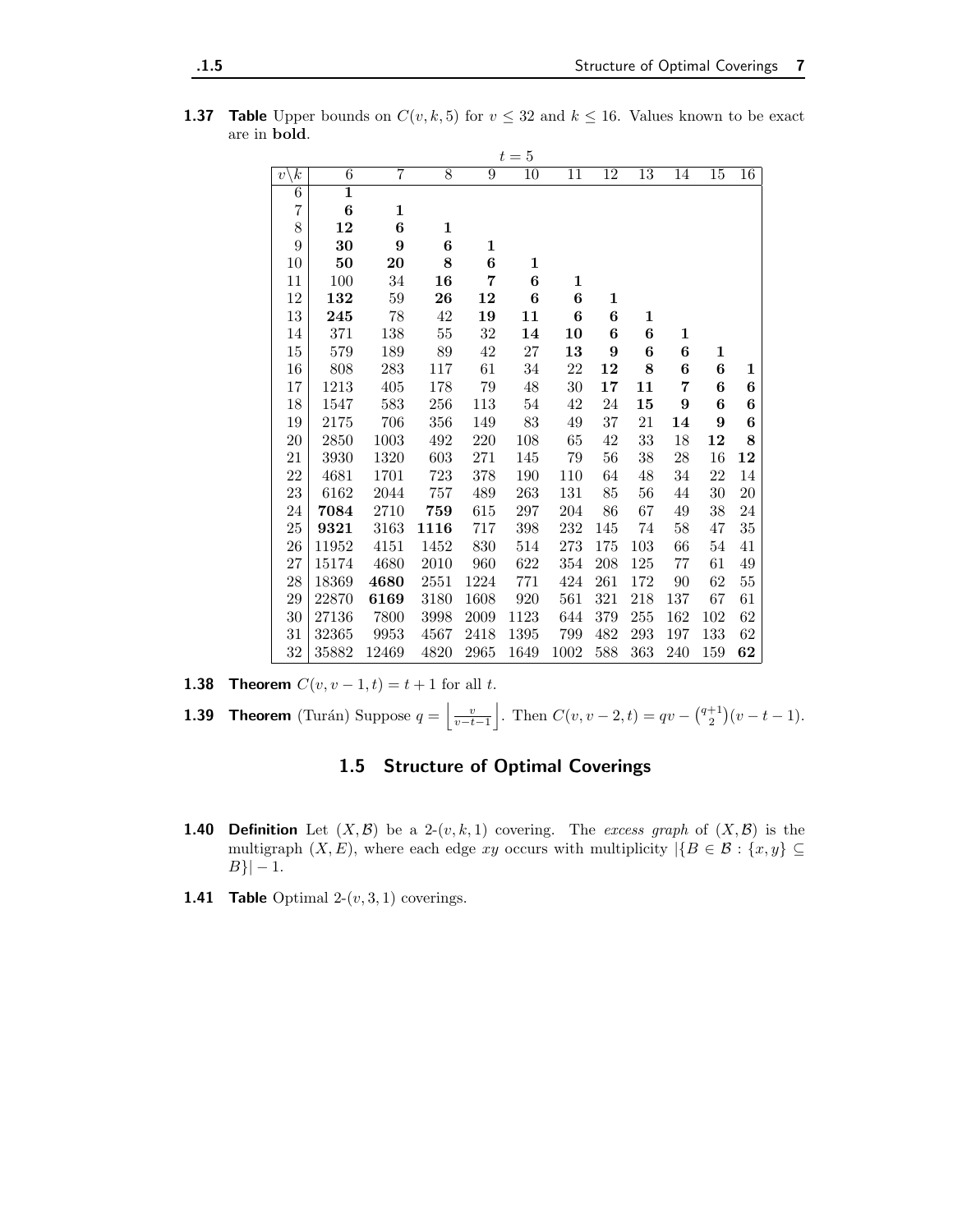| $v \equiv$                 | C(v, 3, 2)            | Excess Graph                                                          | Construction                                                                                                                                                                                                                                                                                                               |
|----------------------------|-----------------------|-----------------------------------------------------------------------|----------------------------------------------------------------------------------------------------------------------------------------------------------------------------------------------------------------------------------------------------------------------------------------------------------------------------|
| $1,3 \pmod{6}$             | $\frac{v^2-v}{6}$     | Empty                                                                 | $(v,3,1)$ BIBD                                                                                                                                                                                                                                                                                                             |
| $0 \pmod{6}$               | $\frac{v^2}{6}$       | $\frac{v}{2}K_2$                                                      | For $v > 18$ , fill in each group of a<br>$\{3\}$ -GDD of type $6^{v/6}$ with an<br>optimal covering on six points.                                                                                                                                                                                                        |
| $\vert 2,4 \pmod{6} \vert$ | $\frac{v^2+2}{\cdot}$ | $K_{1,3} \cup \frac{v-4}{2}K_2$                                       | For $v \equiv 4 \pmod{6}$ , $v > 22$ , fill in<br>each group of a {3}-GDD of type<br>$6^{(v-4)/6}4^1$ with an optimal covering<br>on four or six points; for $v \equiv 2$<br>(mod 6), $v \ge 26$ , fill in each group<br>of a $\{3\}$ -GDD of type $6^{(v-8)/6}8^1$<br>with an optimal covering on six or<br>eight points. |
|                            |                       | 5 (mod 6) $\left \frac{v^2-v+4}{6}\right $ One edge of multiplicity 2 | For $v \ge 11$ , take a $(v, \{3, 5^*\})$ -PBD<br>on $v$ points and fill in the block of<br>size 5 with an optimal covering on<br>five points.                                                                                                                                                                             |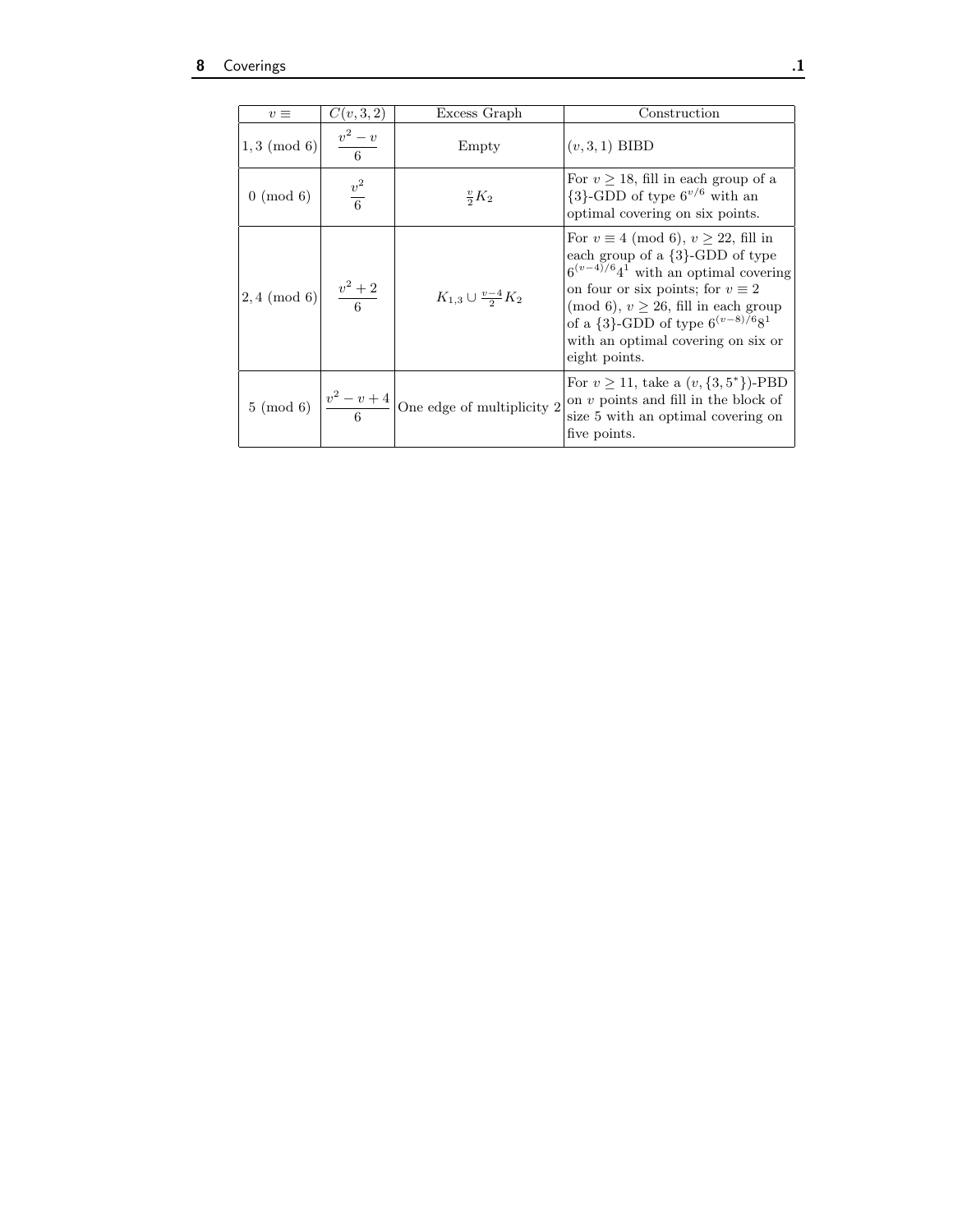| $v \equiv$                            | C(v, 4, 2)         | Excess Graph                                                                                                                                                                                                                                                                                                                                                                      | Construction                                                                                                                                                                                                                                                                                                             |
|---------------------------------------|--------------------|-----------------------------------------------------------------------------------------------------------------------------------------------------------------------------------------------------------------------------------------------------------------------------------------------------------------------------------------------------------------------------------|--------------------------------------------------------------------------------------------------------------------------------------------------------------------------------------------------------------------------------------------------------------------------------------------------------------------------|
| $1,4 \pmod{12}$                       | $\frac{v^2-v}{12}$ | Empty                                                                                                                                                                                                                                                                                                                                                                             | $(v, 4, 1)$ BIBD                                                                                                                                                                                                                                                                                                         |
| $0, 6 \pmod{12}$                      | $\frac{v^2}{12}$   | $\frac{v}{2}K_2$                                                                                                                                                                                                                                                                                                                                                                  | For $v \geq 30$ , fill in each group<br>of a $\{4\}$ -GDD of type $6^{v/6}$<br>with an optimal covering on<br>six points.                                                                                                                                                                                                |
| $3,9\ ({\rm mod}\ 12)$                | $\frac{v^2+3}{12}$ | $K_{1,4} \cup \frac{v-5}{2}K_2$                                                                                                                                                                                                                                                                                                                                                   | For $v \geq 51$ , fill in each group<br>of a ${4}$ -GDD of type<br>$6^{(v-15)/6}15^1$ with an optimal<br>covering on six or fifteen<br>points.                                                                                                                                                                           |
|                                       |                    | 7, 10 (mod 12) $\left  \frac{v^2 - v + 6}{12} \right $ One edge of multiplicity three                                                                                                                                                                                                                                                                                             | Take a $(v, \{4, 22^*\})$ -PBD and<br>replace the block of size 22<br>by an optimal covering on 22<br>points.                                                                                                                                                                                                            |
| $8,11\mbox{ (mod }12)$                | $\frac{v^2+v}{12}$ | A 2-regular multigraph on $\boldsymbol{v}$<br>points                                                                                                                                                                                                                                                                                                                              | Take an optimal covering on<br>$v-1$ points in which the pair<br>12 occurs four times, and in<br>which $\{1, 2, 3, 4\}$ is a block.<br>Then replace the block<br>$\{1, 2, 3, 4\}$ by the two blocks<br>$\{1,3,4,v\}$ and $\{2,3,4,v\}$ .<br>Finally, adjoin new blocks<br>$\{5,6,7,v\},\ldots,\{v-3,v-$<br>$2, v-1, v$ . |
| 2,5 (mod 12) $\frac{v^2 + v + 6}{12}$ |                    | A multigraph on $v$ points in<br>which two vertices have de- Take a $(v-1,4,1)$ BIBD and<br>gree 5 and the remaining $v-2$ adjoin new blocks $\{1,2,3,v\}$ ,<br>vertices have degree 2; or one $\{4, 5, 6, v\}, \ldots$<br>in which one vertex has de- $\left[\{v-4, v-3, v-2, v\right\}$ and<br>gree 8 and the remaining $v-1$ $\{v-3, v-2, v-1, v\}.$<br>vertices have degree 2 |                                                                                                                                                                                                                                                                                                                          |

**1.42 Table** Optimal 2- $(v, 4, 1)$  coverings,  $v \notin \{7, 9, 10, 19\}.$ 

## 1.6 Resolvable Coverings with  $\lambda = 1$

- **1.43** Definition A  $t$ - $(v, k, \lambda)$  covering  $(X, \mathcal{B})$  is *resolvable* if  $\mathcal{B}$  can be partitioned into *parallel* classes, each of which consists of  $v/k$  disjoint blocks.
- **1.44 Example** A resolvable 2-(24, 4, 1) covering on  $48 = L(24, 4, 2)$  blocks [6]. Let  $X =$  $\mathbb{Z}_3 \times \{0, \ldots, 7\}$ . Three parallel classes are formed by developing the following class modulo 3:

 $\{(0,0), (1,0), (1, 1), (0, 2)\}\{(2, 0), (2, 3), (0, 4), (0, 6)\}\{(0, 1), (1, 2), (0, 3), (1, 3)\}\$  $\{(2, 1), (2, 2), (0, 5), (0, 7)\}\{(1, 4), (1, 5), (2, 6), (2, 7)\}\{(2, 4), (2, 5), (1, 6), (1, 7)\}.$ 

Three more parallel classes are formed by developing the following class modulo 3:  $\{(0,0), (2, 1), (0, 4), (2, 4)\}\{(1, 0), (2, 3), (1, 5), (2, 5)\}\{(2, 0), (1, 3), (1, 7), (2, 7)\}\$  $\{(0, 1), (1, 1), (1, 6), (0, 7)\}\{(0, 2), (1, 2), (1, 4), (0, 5)\}\{(2, 2), (0, 3), (0, 6), (2, 6)\}.$ 

The seventh parallel class is formed by developing the following two blocks modulo 3: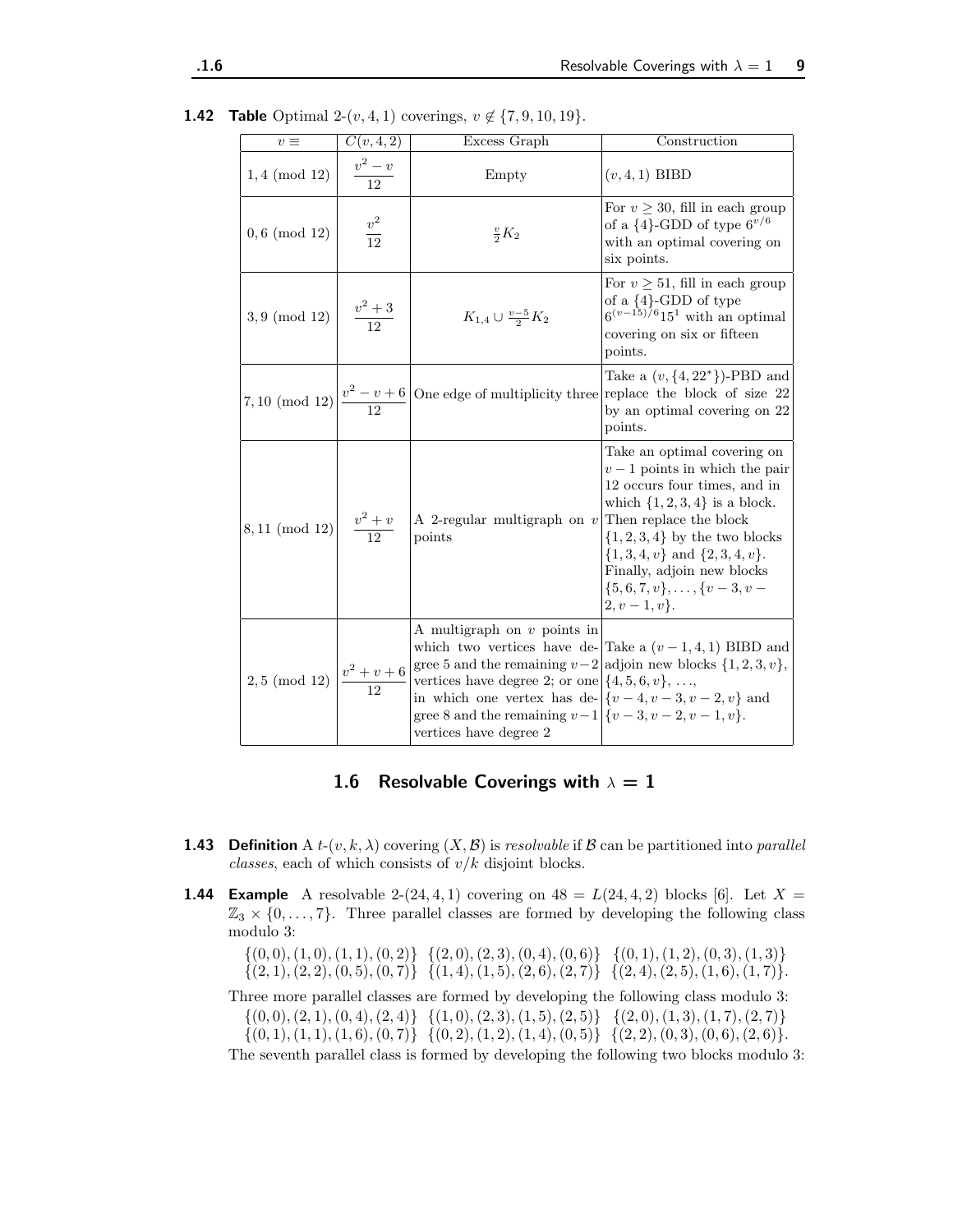$\{(0, 0), (0, 1), (2, 5), (2, 6)\}\{(0, 2), (0, 3), (2, 4), (2, 7)\}.$ 

Finally, the eighth parallel class is formed by developing the following two blocks modulo 3:

 $\{(0, 0), (1, 2), (0, 6), (1, 7)\}\{(0, 1), (2, 3), (2, 4), (0, 5)\}.$ 

- **1.45 Theorem** Suppose  $v \equiv 0 \pmod{k}$ . If  $v 1 \equiv 0 \pmod{(k-1)}$ , then a resolvable  $2-(v, k, 1)$  covering with  $L(v, k, 2)$  blocks is equivalent to a resolvable  $(v, k, 1)$  BIBD.
- **1.46 Theorem** There exists a resolvable  $2-(v, 3, 1)$  covering having  $L(v, 3, 2)$  blocks for all  $v \equiv 0 \pmod{6}$ ,  $v \ge 18$ .
- **1.47 Theorem** There exists a resolvable  $2-(v, 4, 1)$  covering having  $L(v, 4, 2)$  blocks for all  $v \equiv 0 \pmod{4}$ ,  $v \neq 12$ , except possibly when  $v \in \{108, 116, 132, 156, 204, 212\}$ .
- **1.48 Remark** Theorem 1.47 is a recent result of Abel, Assaf, Bennett, Bluskov, and Greig, eliminating four of the open cases from [6].
- **1.49 Definition** Let  $r(q, k)$  denote the minimum number of parallel classes in a resolvable  $2 - (kq, k, 1)$  covering.
- **1.50 Theorem** (Haemers)  $r(q, k) \geq q+1$ . Further, equality holds if and only if q divides k and  $q$  is the order of an affine plane.
- **1.51 Theorem** (Haemers) Suppose that  $q$  is the order of an affine plane, and  $k$  is a positive integer such that  $\lceil k/q \rceil \leq 2k/(2q-1)$ . Then  $r(q, k) \leq q+2$ .
- **1.52 Theorem** [8] The following values of  $r(q, k)$  for small q are known:

1. 
$$
r(2, k) = \begin{cases} 3 & k \text{ even,} \\ 4 & k \text{ odd.} \end{cases}
$$
  
\n2.  $r(3, k) = \begin{cases} 4 & k \equiv 0 \pmod{3}, \\ 5 & \text{otherwise.} \end{cases}$   
\n3.  $r(4, k) = \begin{cases} 5 & k \equiv 0 \pmod{4}, \\ 7 & k = 2, 3, \\ 6 & \text{otherwise.} \end{cases}$ 

- **1.53** Definition A resolvable  $2-(kq, k, 1)$  covering is *equitable* if every pair of points occurs in either one or two blocks.
- **1.54 Theorem** Let  $s = (qk-1)/(k-1)$ . If an equitable resolvable  $2 (kq, k, 1)$  covering with r parallel classes exists, then  $s \le r \le 2s$ .
- **1.55 Theorem** If an equitable resolvable  $2 (kq, k, 1)$  covering exists, then

$$
k < 2q - \sqrt{2q - 9/4}.
$$